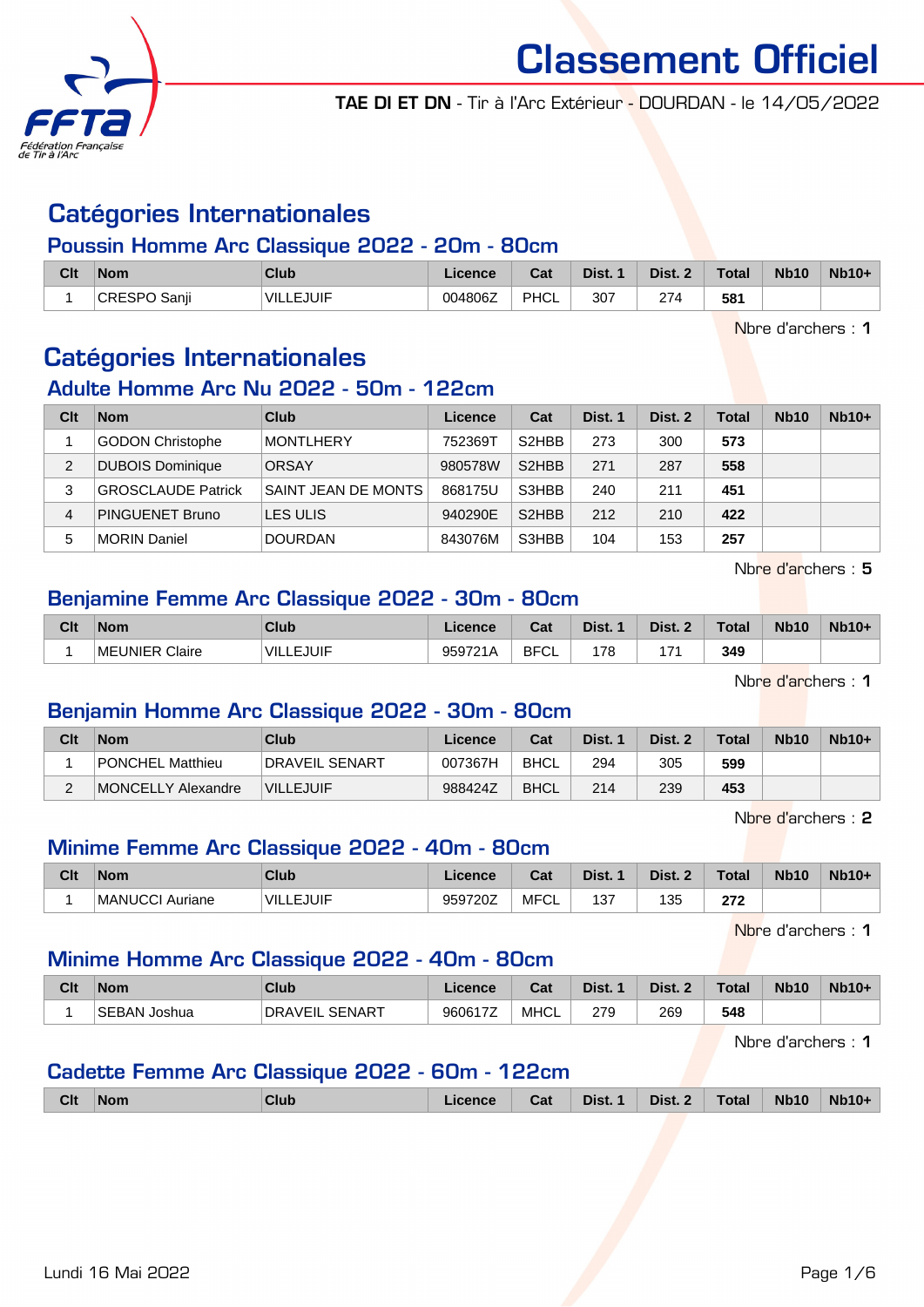

TAE DI ET DN - Tir à l'Arc Extérieur - DOURDAN - le 14/05/2022

# Cadette Femme Arc Classique 2022 - 60m - 122cm (Suite)

| Clt | <b>Nom</b>         | <b>Club</b>    | Licence | Cat  | Dist. 1 | Dist. 2 | Total | <b>Nb10</b> | $Nb10+$ |
|-----|--------------------|----------------|---------|------|---------|---------|-------|-------------|---------|
|     | <b>PAYET Emilv</b> | DRAVEIL SENART | 962144J | TFCL | 298     | 283     | 581   |             |         |

Nbre d'archers : 1

# Cadet Homme Arc Classique 2022 - 60m - 122cm

| Clt | <b>Nom</b>             | Club             | Licence | Cat         | Dist. 1 | Dist. 2 | Total | <b>Nb10</b> | $Nb10+$ |
|-----|------------------------|------------------|---------|-------------|---------|---------|-------|-------------|---------|
|     | DALIGAULT Clement      | <b>HANCHES</b>   | 910826D | CHCL        | 267     | 287     | 554   |             |         |
|     | <b>SAIDANI Soren</b>   | <b>VILLEJUIF</b> | 948081Y | CHCL        | 240     | 238     | 478   |             |         |
| ົ   | <b>HARMAND Raphael</b> | <b>VILLEJUIF</b> | 959718X | <b>CHCL</b> | 190     | 160     | 350   |             |         |

Nbre d'archers : 3

# Senior 1 Femme Arc Classique 2022 - 70m - 122cm

| Clt | <b>Nom</b>                                | Club           | icence  | <b>Take</b><br>⊍⊌ | Dist.         | Dist. | Total | <b>Nb10</b> | <b>Nb10+</b> |
|-----|-------------------------------------------|----------------|---------|-------------------|---------------|-------|-------|-------------|--------------|
|     | <sup>-</sup> Tiffanie<br><b>BANCKAERT</b> | <b>HANCHES</b> | 413826L | C1ECI<br>−∪∟      | 279<br>$\sim$ | 300   | 579   |             |              |

Nbre d'archers : 1

# Senior 1 Homme Arc Classique 2022 - 70m - 122cm

| Clt | <b>Nom</b>      | Club           | Licence | $R_{\rm eff}$<br>⊍aι | Dist. | Dist.<br>$\sim$ | Total | <b>Nb10</b> | <b>Nb10+</b> |
|-----|-----------------|----------------|---------|----------------------|-------|-----------------|-------|-------------|--------------|
|     | BRILLAND Cedric | <b>HANCHES</b> | 824334R | S1HCL                | 282   | 292             | 574   |             |              |

Nbre d'archers : 1

# Senior 2 Femme Arc Classique 2022 - 70m - 122cm

| Clt | <b>Nom</b>    | Club                                    | Licence | Cat   | Dist. 1 | Dist. 2 | <b>Total</b> | <b>Nb10</b> | Nb10+ |
|-----|---------------|-----------------------------------------|---------|-------|---------|---------|--------------|-------------|-------|
|     | VALLET Nadege | <b>STE GENEVIEVE DES</b><br><b>BOIS</b> | 732095F | S2FCL | 243     | 217     | 460          |             |       |

Nbre d'archers : 1

# Senior 2 Homme Arc Classique 2022 - 70m - 122cm

| Clt            | <b>Nom</b>           | Club                                    | Licence | Cat                | Dist. 1 | Dist. 2 | Total | <b>Nb10</b> | $Nb10+$ |
|----------------|----------------------|-----------------------------------------|---------|--------------------|---------|---------|-------|-------------|---------|
|                | MOREAU Franck        | CHEVILLY LARUE                          | 980334F | S <sub>2</sub> HCL | 264     | 286     | 550   |             |         |
| $\overline{2}$ | DUONG Anh Dung       | <b>STE GENEVIEVE DES</b><br><b>BOIS</b> | 909337K | S <sub>2</sub> HCL | 280     | 267     | 547   |             |         |
| 3              | NICOLAS Christian    | <b>VERNON CIE</b>                       | 927316C | S <sub>2</sub> HCL | 240     | 263     | 503   |             |         |
| 4              | <b>FAURE Antoine</b> | CHEVILLY LARUE                          | 895196P | S <sub>2</sub> HCL | 199     | 189     | 388   |             |         |
| 5              | PINGUENET Bruno      | LES ULIS                                | 940290E | S <sub>2</sub> HCL | 174     | 186     | 360   |             |         |

Nbre d'archers : 5

# Senior 3 Femme Arc Classique 2022 - 60m - 122cm

|  | <b>Clt</b> | $\mathsf{Nom}$ | Club | Licence | Cat |  | Dist. 1 Dist. 2 Total |  | $\vert$ Nb10 | Nb10+ |
|--|------------|----------------|------|---------|-----|--|-----------------------|--|--------------|-------|
|--|------------|----------------|------|---------|-----|--|-----------------------|--|--------------|-------|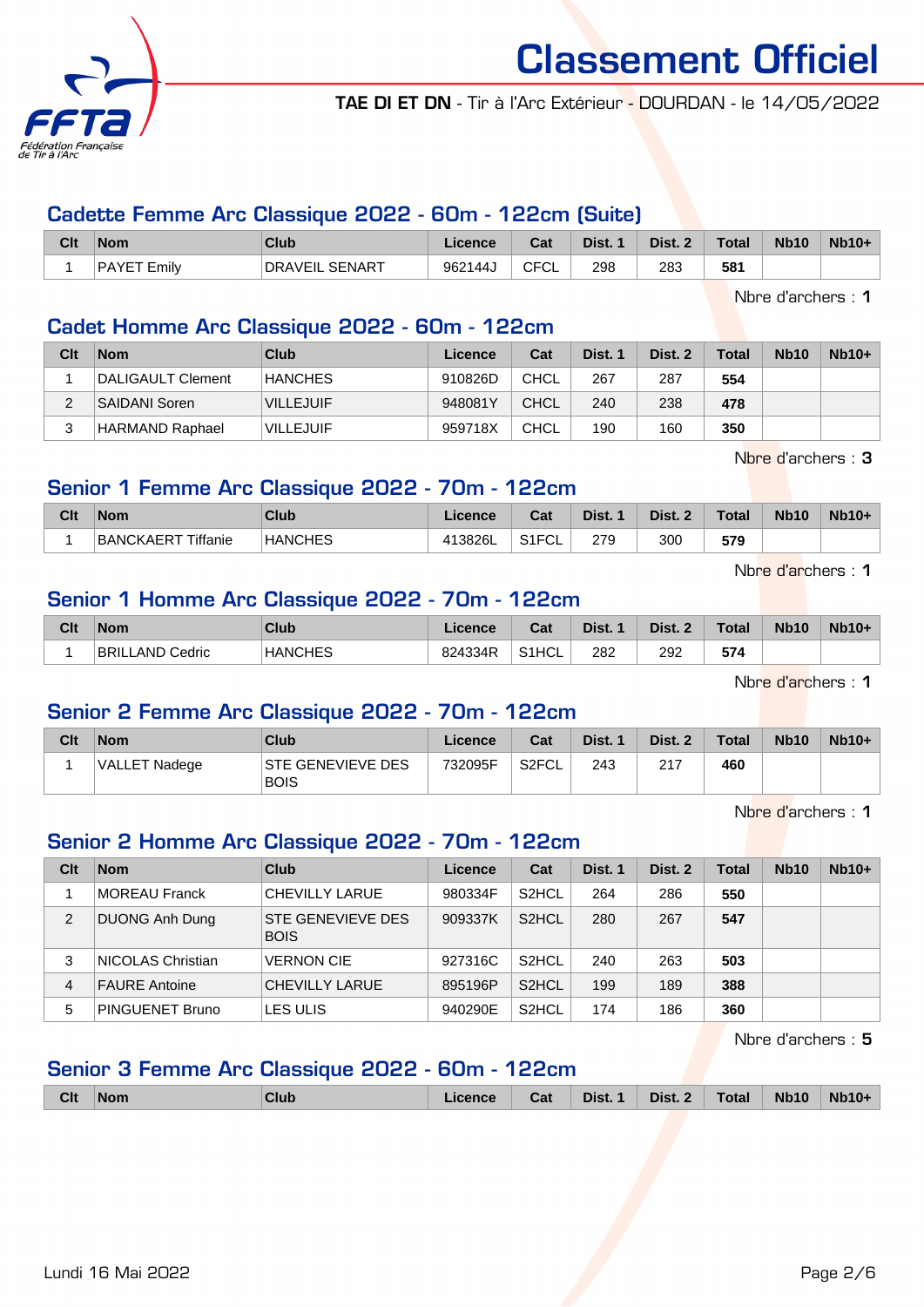

TAE DI ET DN - Tir à l'Arc Extérieur - DOURDAN - le 14/05/2022

# Senior 3 Femme Arc Classique 2022 - 60m - 122cm (Suite)

| Clt | <b>Nom</b>           | Club                          | Licence | Cat   | Dist. 1 | Dist. 2 | <b>Total</b> | <b>Nb10</b> | $Nb10+$ |
|-----|----------------------|-------------------------------|---------|-------|---------|---------|--------------|-------------|---------|
|     | <b>SEGONDI Odile</b> | SCEAUX-FONTENAY-<br>AUX-ROSES | 636010R | S3FCL | 252     | 261     | 513          |             |         |

Nbre d'archers : 1

# Senior 3 Homme Arc Classique 2022 - 60m - 122cm

| Clt | <b>Nom</b>    | Club                          | Licence | Cat   | Dist. 1 | Dist. 2 | <b>Total</b> | <b>Nb10</b> | $Nb10+$ |
|-----|---------------|-------------------------------|---------|-------|---------|---------|--------------|-------------|---------|
|     | FENOLL Henri  | SCEAUX-FONTENAY-<br>AUX-ROSES | 828102L | S3HCL | 265     | 238     | 503          |             |         |
|     | MARIE Laurent | ESSARTS-LE-ROI                | 882320U | S3HCL | 272     | 231     | 503          |             |         |

Nbre d'archers : 2

### Junior Homme Arc à Poulies 2022 - 50m - 80cm

| Clt | <b>Nom</b>               | <b>Club</b>    | Licence | <b>Cat</b><br>val | Dist. | Dist. 2      | <b>Total</b> | <b>Nb10</b> | $Nb10+$ |
|-----|--------------------------|----------------|---------|-------------------|-------|--------------|--------------|-------------|---------|
|     | <b>HOSO</b><br>TTE Robin | <b>DOURDAN</b> | 841515R | <b>JHCC</b>       | 309   | つイつ<br>ے ا ب | 621          |             |         |

Nbre d'archers : 1

# Senior 2 Homme Arc à Poulies 2022 - 50m - 80cm

| Clt | <b>Nom</b>                 | Club           | Licence | Cat                            | Dist. 1 | Dist. 2 | <b>Total</b> | <b>Nb10</b> | $Nb10+$ |
|-----|----------------------------|----------------|---------|--------------------------------|---------|---------|--------------|-------------|---------|
|     | <b>DE CARVALHO Antoine</b> | <b>DOURDAN</b> | 747931U | S <sub>2</sub> H <sub>CO</sub> | 293     | 301     | 594          |             |         |
|     | DAVID Janv                 | <b>DOURDAN</b> | 841509J | S <sub>2</sub> HCO             | 285     | 282     | 567          |             |         |

Nbre d'archers : 2

# Catégories Nationales

#### Minime Femme Arc Classique 2022 - 30m - 80cm

| Clt | <b>Nom</b>              | Club           | Licence | Cat  | Dist. | Dist. | <b>Total</b> | <b>Nb10</b> | $Nb10+$ |
|-----|-------------------------|----------------|---------|------|-------|-------|--------------|-------------|---------|
|     | BOURSERIE<br>Temperance | <b>ETRECHY</b> | 989087V | MFCL | 224   | 215   | 439          |             |         |

Nbre d'archers : 1

#### Cadette Femme Arc Classique 2022 - 50m - 122cm

| Clt | <b>Nom</b>                             | Club           | Licence | Cat         | Dist. 1 | Dist. 2 | <b>Total</b> | <b>Nb10</b> | $Nb10+$ |
|-----|----------------------------------------|----------------|---------|-------------|---------|---------|--------------|-------------|---------|
|     | ALVES Maena                            | DRAVEIL SENART | 960619B | CFCL        | 273     | 258     | 531          |             |         |
|     | BEAUCHAMP Laura                        | <b>ETRECHY</b> | 969413K | CFCL        | 260     | 252     | 512          |             |         |
| 3   | BOUSSEMART Morgane   STE GENEVIEVE DES | <b>BOIS</b>    | 923766U | <b>CFCL</b> | 228     | 182     | 410          |             |         |

Nbre d'archers : 3

#### Cadet Homme Arc Classique 2022 - 50m - 122cm

| Clt | <b>Nom</b>   | Club             | ∟icence | <b>Tak</b><br>uai | Dist. | Dist. | <b>Total</b> | <b>Nb10</b> | $Nb10+$ |
|-----|--------------|------------------|---------|-------------------|-------|-------|--------------|-------------|---------|
|     | MEUNIER Remv | <b>VILLEJUIF</b> | 938870L | CHCL              | 235   | 253   | 488          |             |         |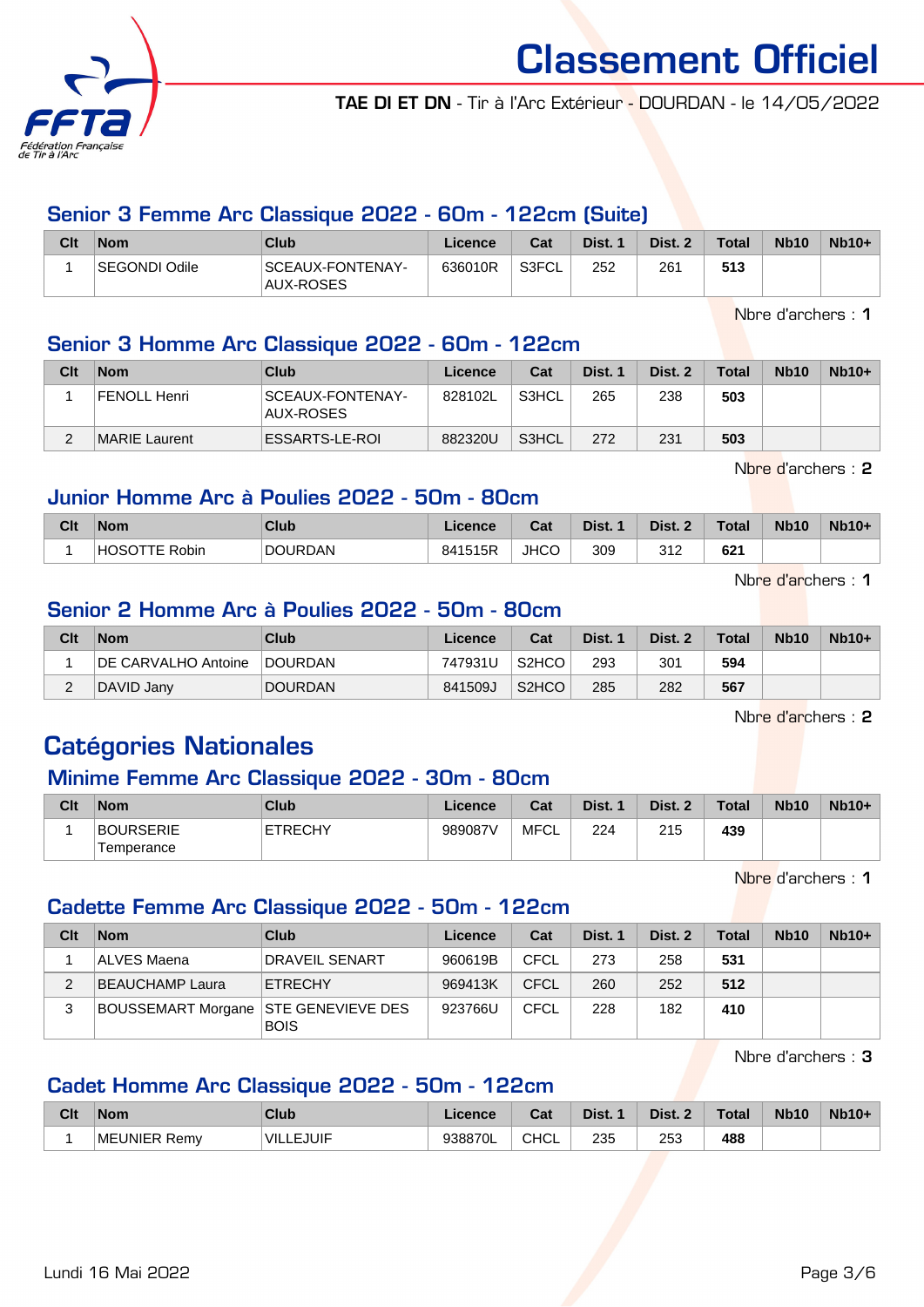

TAE DI ET DN - Tir à l'Arc Extérieur - DOURDAN - le 14/05/2022

#### Cadet Homme Arc Classique 2022 - 50m - 122cm (Suite)

| Clt | Nom                          | Club                     | Licence | <b>Cost</b><br>val | Dist.      | Dist.          | <b>Total</b> | <b>Nb10</b> | $Nb10+$ |
|-----|------------------------------|--------------------------|---------|--------------------|------------|----------------|--------------|-------------|---------|
|     | <br><b>DUMORTIER</b><br>∟olc | <b>SAINTRY SUR SEINE</b> | 975108A | <b>CHCL</b>        | つイベ<br>ے ا | ດ 4 ຕ<br>2 I Z | 427          |             |         |

Nbre d'archers : 2

#### Junior Homme Arc Classique 2022 - 50m - 122cm

| Clt | <b>Nom</b>              | Club    | Licence | <b>Doll</b><br>ual | Dist. | Dist.       | Total | <b>Nb10</b> | $Nb10+$ |
|-----|-------------------------|---------|---------|--------------------|-------|-------------|-------|-------------|---------|
|     | Aubin<br><b>RICHARD</b> | ETRECHY | 949120C | <b>JHCL</b>        | 201   | 242<br>ں اے | 414   |             |         |

Nbre d'archers : 1

### Senior 1 Femme Arc Classique 2022 - 50m - 122cm

| Clt | <b>Nom</b>                         | Club                 | Licence | Cat                | Dist. 1 | Dist. 2 | <b>Total</b> | <b>Nb10</b> | $Nb10+$ |
|-----|------------------------------------|----------------------|---------|--------------------|---------|---------|--------------|-------------|---------|
|     | CHAMAILLARD Camille_               | PARIS 13 USMT        | 607518W | S <sub>1</sub> FCL | 283     | 266     | 549          |             |         |
|     | <b>INICOLAI DE LUZE</b><br>Thomine | <b>FONTAINEBLEAU</b> | 009677U | S <sub>1</sub> FCL | 234     | 224     | 458          |             |         |

Nbre d'archers : 2

#### Senior 1 Homme Arc Classique 2022 - 50m - 122cm

| Clt           | <b>Nom</b>               | Club                   | Licence | Cat                | Dist. 1 | Dist. 2 | <b>Total</b> | <b>Nb10</b> | $Nb10+$ |
|---------------|--------------------------|------------------------|---------|--------------------|---------|---------|--------------|-------------|---------|
|               | KLOTZ Thomas             | PARIS 13 USMT          | 719922Z | S <sub>1</sub> HCL | 326     | 305     | 631          |             |         |
| $\mathcal{P}$ | <b>LENOIR Jerome</b>     | <b>CHAUMES EN BRIE</b> | 398170U | S <sub>1</sub> HCL | 313     | 313     | 626          |             |         |
|               | <b>LEONARD Mickael</b>   | ESSARTS-LE-ROI         | 014390S | S <sub>1</sub> HCL | 313     | 301     | 614          |             |         |
| 4             | MASSON Francois          | CHEVILLY LARUE         | 936653B | S <sub>1</sub> HCL | 283     | 281     | 564          |             |         |
| 5             | <b>FERNANDEZ Nicolas</b> | <b>DOURDAN</b>         | 003736L | S <sub>1</sub> HCL | 240     | 235     | 475          |             |         |

Nbre d'archers : 5

# Senior 2 Femme Arc Classique 2022 - 50m - 122cm

| Clt | <b>Nom</b>               | Club                             | Licence | Cat                | Dist. 1 | Dist. 2 | <b>Total</b> | <b>Nb10</b> | $Nb10+$ |
|-----|--------------------------|----------------------------------|---------|--------------------|---------|---------|--------------|-------------|---------|
|     | <b>RICHARD Celine</b>    | <b>ETRECHY</b>                   | 969796B | S <sub>2</sub> FCL | 283     | 267     | 550          |             |         |
|     | <b>DEN BRABER Muriel</b> | <b>IMONTROUGE</b>                | 745430A | S <sub>2</sub> FCL | 257     | 247     | 504          |             |         |
|     | <b>VALLET Nadege</b>     | STE GENEVIEVE DES<br><b>BOIS</b> | 732095F | S <sub>2</sub> FCL | 238     | 208     | 446          |             |         |

Nbre d'archers : 3

# Senior 2 Homme Arc Classique 2022 - 50m - 122cm

| Clt | <b>Nom</b>                    | Club             | Licence | Cat                | Dist. 1 | Dist. 2 | Total | <b>Nb10</b> | $Nb10+$ |
|-----|-------------------------------|------------------|---------|--------------------|---------|---------|-------|-------------|---------|
|     | HERMENT Jean Luc              | MONTROUGE        | 411012C | S <sub>2</sub> HCL | 308     | 281     | 589   |             |         |
| 2   | GROUASIL Marc                 | <b>VILLEJUIF</b> | 870808F | S <sub>2</sub> HCL | 261     | 244     | 505   |             |         |
| 3   | MORICE Frederic               | DOURDAN          | 003748Z | S <sub>2</sub> HCL | 222     | 217     | 439   |             |         |
| 4   | SIVARASA Lankeswaran IDOURDAN |                  | 005979Z | S <sub>2</sub> HCL | 242     | 192     | 434   |             |         |

Nbre d'archers : 4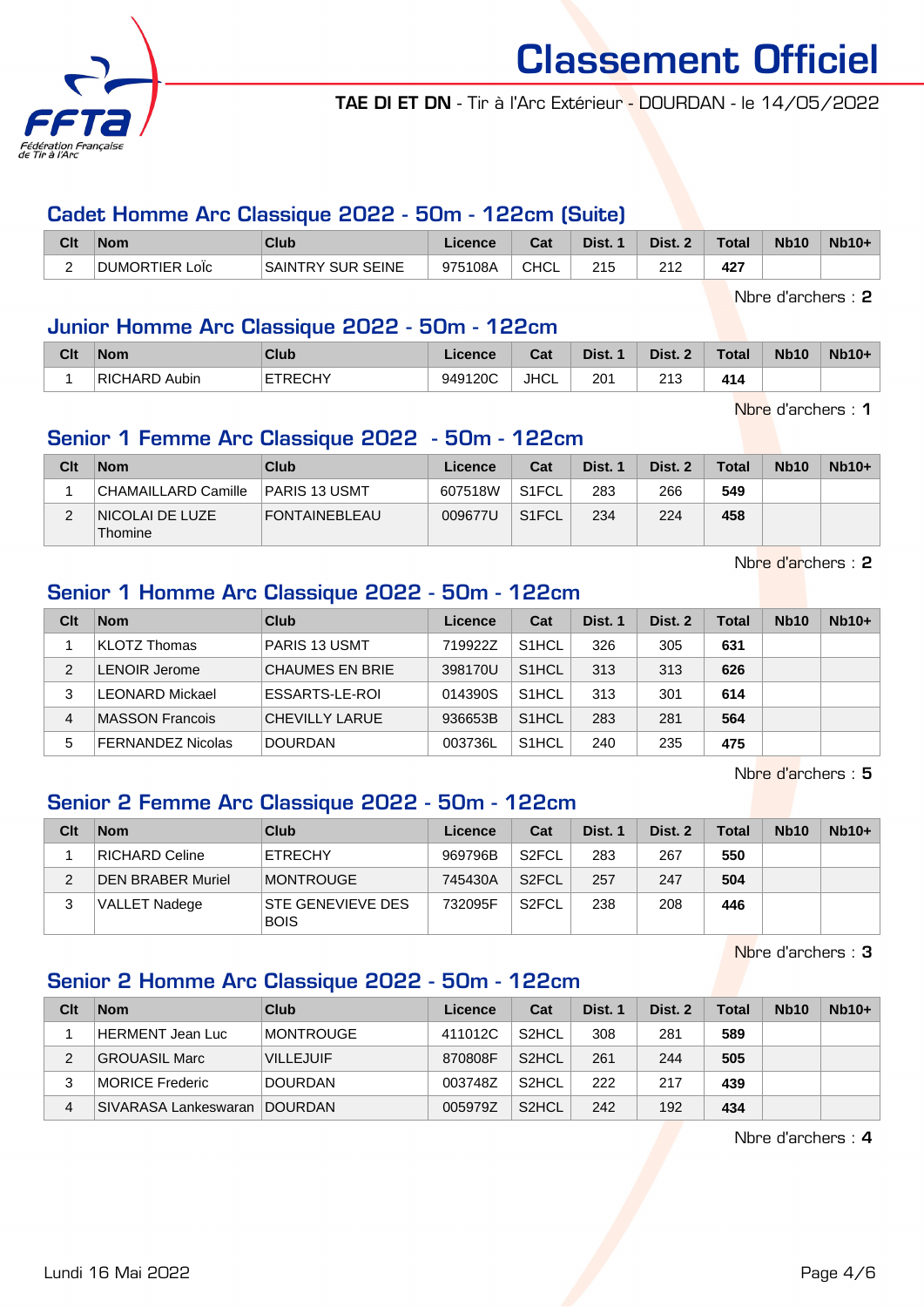

TAE DI ET DN - Tir à l'Arc Extérieur - DOURDAN - le 14/05/2022

#### Senior 3 Homme Arc Classique 2022 - 50m - 122cm

| Clt | <b>Nom</b>                        | <b>Club</b> | Licence | Cat                | Dist. 1 | Dist. 2 | <b>Total</b> | <b>Nb10</b> | $Nb10+$ |
|-----|-----------------------------------|-------------|---------|--------------------|---------|---------|--------------|-------------|---------|
|     | SAULGRAIN SAUGEZ<br>Jean-Francois | DOURDAN     | 838703J | S3HCL <sup>®</sup> | 210     | 184     | 394          |             |         |

Nbre d'archers : 1

# Senior 1 Femme Arc à Poulies 2022 - 50m - 122cm

| Clt | <b>Nom</b>               | Club           | .icence | Cat                  | Dist. | Dist. | <b>Total</b> | <b>Nb10</b> | $Nb10+$ |
|-----|--------------------------|----------------|---------|----------------------|-------|-------|--------------|-------------|---------|
|     | <b>SEITE</b><br>Marvline | VIL.<br>LEJUIF | 330594S | S1ECA<br>ا ا ت<br>◡◡ | 323   | 332   | 655          |             |         |

Nbre d'archers : 1

#### Senior 2 Femme Arc à Poulies 2022 - 50m - 122cm

| Clt | <b>Nom</b>       | Club           | Licence | <b>Column</b><br>⊍dl | Dist.       | Dist. 2 | Total | <b>Nb10</b> | <b>Nb10+</b> |
|-----|------------------|----------------|---------|----------------------|-------------|---------|-------|-------------|--------------|
|     | 'ESPIED<br>Odile | <b>DOURDAN</b> | 454707X | S <sub>2</sub> FCO   | מדמ<br>ے اے | 305     | 577   |             |              |

Nbre d'archers : 1

# Senior 2 Homme Arc à Poulies 2022 - 50m - 122cm

| Clt    | <b>Nom</b>     | <b>Club</b>              | Licence | Cat                | Dist. 1 | Dist. 2 | <b>Total</b> | <b>Nb10</b> | $Nb10+$ |
|--------|----------------|--------------------------|---------|--------------------|---------|---------|--------------|-------------|---------|
|        | MATHIAUD Yoann | <b>SAVIGNY LE TEMPLE</b> | 746572S | S <sub>2</sub> HCO | 314     | 341     | 655          |             |         |
| $\sim$ | GUIOT Laurent  | <b>DOURDAN</b>           | 924876A | S <sub>2</sub> HCO | 266     | 294     | 560          |             |         |

Nbre d'archers : 2

#### Promotion

| Clt            | <b>Nom</b>               | <b>Club</b>                      | Licence | Cat            | Dist. 1 | Dist. 2 | Total | <b>Nb10</b> | $Nb10+$ |
|----------------|--------------------------|----------------------------------|---------|----------------|---------|---------|-------|-------------|---------|
| 1              | <b>BACHOWSKI Aurore</b>  | <b>DOURDAN</b>                   | 023307J | S <sub>1</sub> | 295     | 308     | 603   |             |         |
| 2              | <b>CORMIER Thomas</b>    | <b>CHEVILLY LARUE</b>            | 780291T | S <sub>1</sub> | 299     | 296     | 595   |             |         |
| 3              | <b>FICHTEN Damien</b>    | <b>FONTAINEBLEAU</b>             | 790145D | S <sub>2</sub> | 237     | 327     | 564   |             |         |
| $\overline{4}$ | <b>MOHAR Clara</b>       | <b>DOURDAN</b>                   | 023200T | C              | 264     | 245     | 509   |             |         |
| 5              | <b>ROULE Didier</b>      | <b>CHEVILLY LARUE</b>            | 732432X | S <sub>3</sub> | 210     | 219     | 429   |             |         |
| 6              | <b>RENON Gerald</b>      | STE GENEVIEVE DES<br><b>BOIS</b> | 927907V | S <sub>2</sub> | 191     | 220     | 411   |             |         |
| 7              | <b>GARCIA Ludivine</b>   | <b>DOURDAN</b>                   | 023294V | C              | 215     | 185     | 400   |             |         |
| 8              | <b>PORCHER Laetitia</b>  | STE GENEVIEVE DES<br><b>BOIS</b> | 965273K | S <sub>2</sub> | 217     | 154     | 371   |             |         |
| 9              | <b>BAUDOIN Micheline</b> | <b>ANTONY</b>                    | 025626E | S <sub>3</sub> | 170     | 179     | 349   |             |         |
| 10             | DAVID Fanny              | <b>DOURDAN</b>                   | 797115E | S <sub>2</sub> | 130     | 137     | 267   |             |         |
| 11             | <b>HADDOUCH Thierry</b>  | <b>DOURDAN</b>                   | 998743R | S <sub>1</sub> | 106     | 128     | 234   |             |         |

Nbre d'archers : 11

# Autres tirs

# Adulte Homme Arc Nu 2022 - 50m - 122cm

|  | Tir | <b>Nom</b> | Club | Licence. | Cat | Dist. 1 | Dist. 2 | Total | <b>Nb10</b> | <b>Nb10+</b> |
|--|-----|------------|------|----------|-----|---------|---------|-------|-------------|--------------|
|--|-----|------------|------|----------|-----|---------|---------|-------|-------------|--------------|